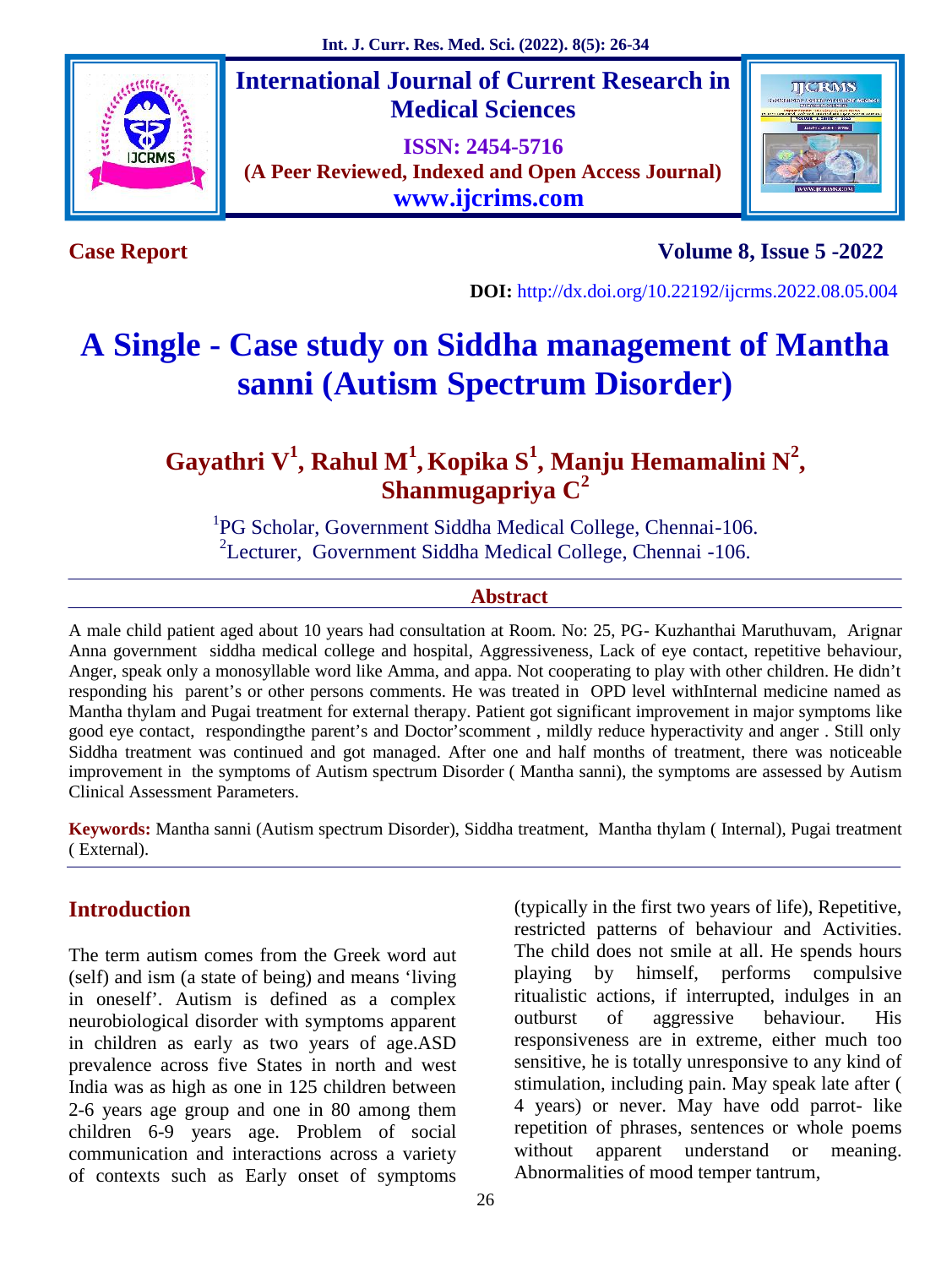irritational fears, periods laughing for no apparent reason, lack of fear of real danger. In siddha medicine explains manthasanni (ASD) briefly in textbook named Balavagadam and also gives the suitable treatment for the disease. In this clinical study a combination of Mantha thylam ( Internal) and Pugai treatment (External) line of treatment has been adapted to a male child aged 10 years for one and half months and got good results form symptoms related to ASD.

# **Case report**

A male Child aged 10 years,the parent's noticed baby's Gross motor and social & language milestone are delayed, didn't walk and not able to speak after 1 year, so parents repeatedly giving occupational therapy on the baby's first year onwards. On 19.04.2022 patient came to room no:25 ,PG Kuzhanthai Maruthuvam, A.A.G.H.I.M hospital, Chennai with the complaints of aggressiveness and Lack of eye contact, not responding his parents comments, unable to speak for the appropriate age on 9 years associated with repetitive behaviours and not cooperating to play with other children.

#### **History of present illness**

A male child aged 10 years came with the  $c/\sigma$   $\qquad$  ) Aggressiveness, Lack of eye contact, not responding his parents comments, repetitive behaviours and unable to speak for the appropriate age on 9 years and not cooperating to play with other children. Patient has consulted OPDand explained the treatment procedure after getting parents concern internal and external treatment were done for 45 days. After one and half month resulted in symptomatic relief from good eye contact while speaking, reduce anger level, repetitive behaviour, baby sit in very quiet manner and responding his parent's and also doctors comments.

#### **Past history**

No h/o Trauma, Epilepsy, cardiac disease, Neonatal Jaundice.

#### **Medical history**

He was previously treated occupational therapy on baby's first year onwards for frequent intervals ( from Jun 2013 to Jan 2019).

#### **Family history**

Nothing Significant

## **Immunization history:**

Properly immunized to the appropriate age.

#### **Habits**:

Non vegetarian Diet.

#### **Physical examination**

Pallor –Not present Icterus- Not present Cyanosis- Not present Clubbing – Not present Lymphadenopathy – Not present Oedema - Not Present

#### **Antenatal history:**

Not consanguineous marriage,

 No treatment for infertility, on gestational time maternal age was , parental age .

 During gestational time the mother is booked &immunized .

 Proper taking the antinatalcheck up, folic acid , iron and calcium supplements.

 No P/H/O Fever, Diabetes Mellitus, Hypertension, Thyroid problem and Eclampsia.

#### **Natal history:**

 Full term baby after time of delivery the child weight is 3.200 kg weight,

Cried soon after birth,

No H/O sucking problem,

 No H/O Respiratory distress, Jaundice, Seizure and NICU admission.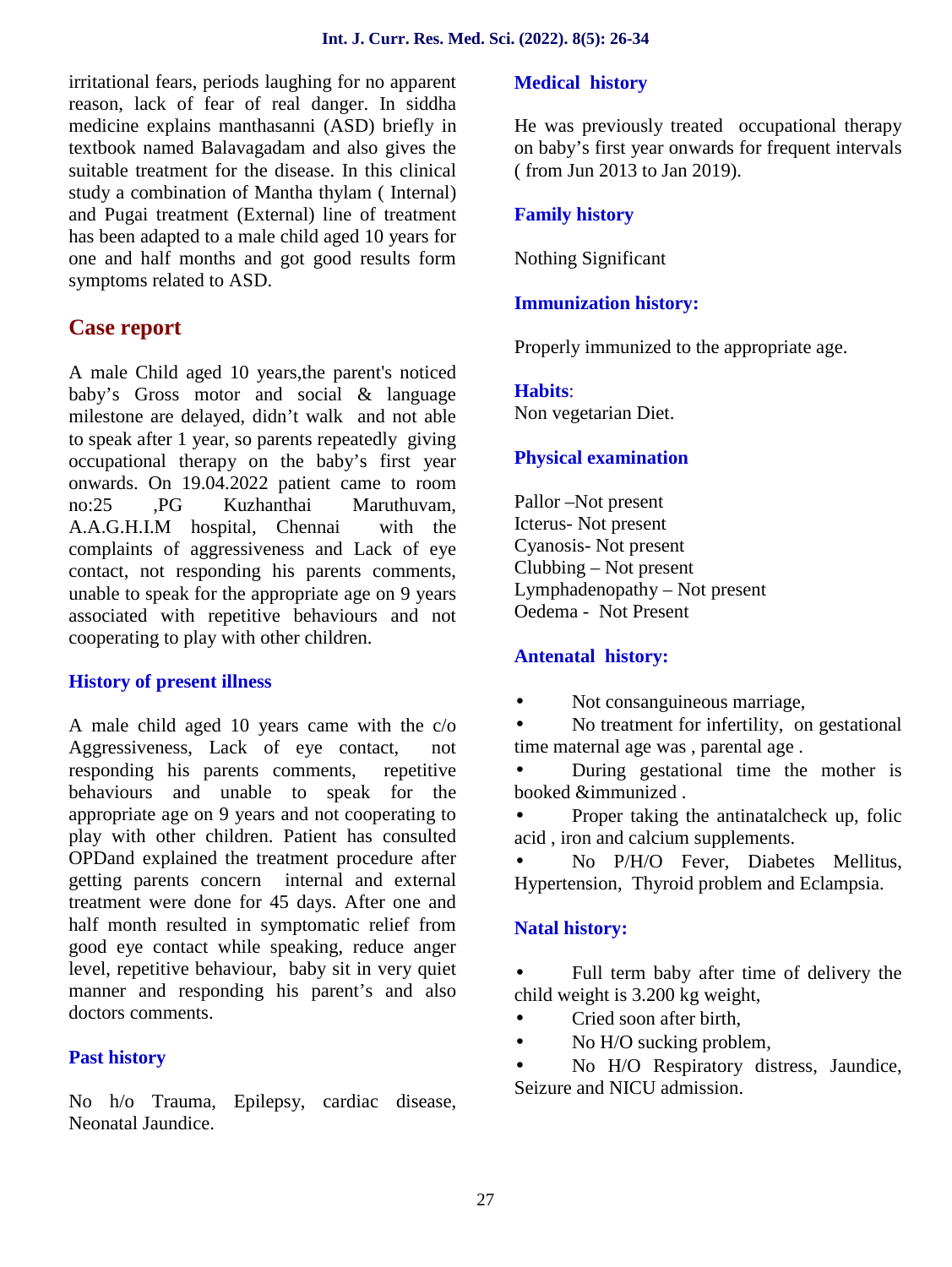#### **Developmental history:**

Social smile- 5months Head control- 8 months Crawling- 10 months Sitting with support- 1 year Sitting without support- one and half year Standing with support-one and half year Walking- 2 years Saying mono syllable- not yet attained Rides tricycle- not yet attained Use toilet by self- 4 years Dresses unassisted-4 years

#### **Autism assessment:**

#### **Indian scale for assessment of Autism**

| <b>Items</b>                  | Rarely 20%<br>Score 1 | <b>Sometimes</b><br>$21 - 40%$ | Frequent<br>41-60% | <b>Mostly</b><br>61-80% | <b>Always</b><br>81-100% |
|-------------------------------|-----------------------|--------------------------------|--------------------|-------------------------|--------------------------|
|                               |                       | Score 2                        | Score 3            | Score 4                 | Score 5                  |
| Has<br>poor<br>eye            |                       | $\overline{2}$                 |                    |                         |                          |
| contact                       |                       |                                |                    |                         |                          |
| Lack social smile             |                       |                                |                    | $\overline{4}$          |                          |
| Remains aloof                 |                       |                                | 3                  |                         |                          |
| Does not reach out            |                       | $\overline{2}$                 |                    |                         |                          |
| to others                     |                       |                                |                    |                         |                          |
| Unable to relate to<br>people |                       |                                |                    | $\overline{4}$          |                          |
| Unable to respond to          |                       |                                | 3                  |                         |                          |
| social/environmental          |                       |                                |                    |                         |                          |
| cause                         |                       |                                |                    |                         |                          |
| Engages in solitary           |                       |                                | 3                  |                         |                          |
| and repetitive play           |                       |                                |                    |                         |                          |
| activities                    |                       |                                |                    |                         |                          |
| Acquired speech and           | $\overline{1}$        |                                |                    |                         |                          |
| lost it                       |                       |                                |                    |                         |                          |
| difficulty<br>in<br>Has       |                       |                                |                    |                         | 5                        |
| using non- verbal             |                       |                                |                    |                         |                          |
| language or gesture           |                       |                                |                    |                         |                          |
| to communicate.               |                       |                                |                    |                         |                          |
| Engages in echolalic          |                       |                                | 3                  |                         |                          |
| speech                        |                       |                                |                    |                         |                          |
| Produces<br>infantile         |                       |                                | 3                  |                         |                          |
| squeals<br>unusual            |                       |                                |                    |                         |                          |
| noises                        |                       |                                |                    |                         |                          |
| Unable to initiate or         |                       |                                |                    | $\overline{4}$          |                          |
| sustain conversation          |                       |                                |                    |                         |                          |
| with others.                  |                       |                                |                    |                         |                          |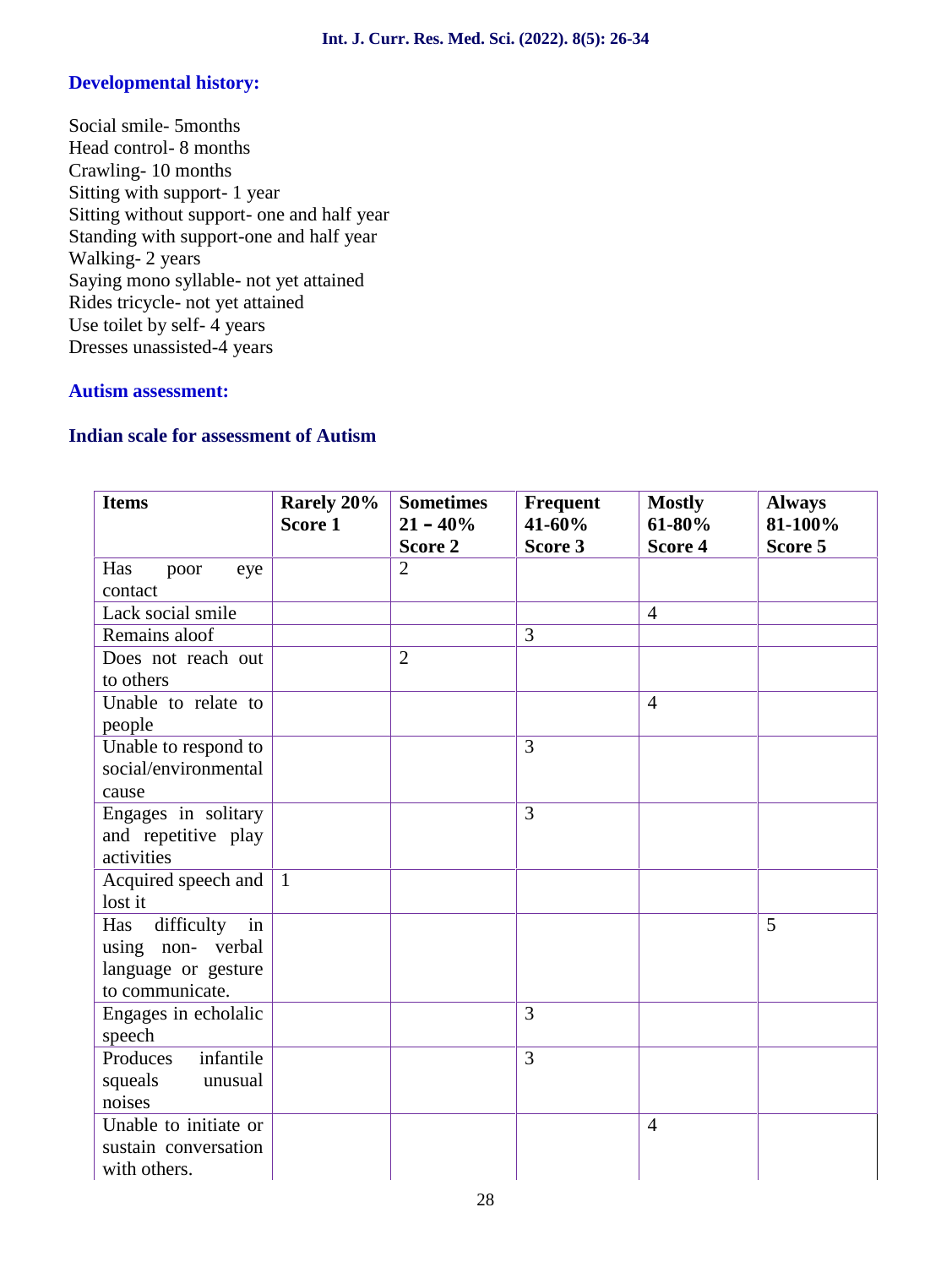| Use<br>jargon<br><b>or</b>   | $\mathbf{1}$ |                |                |                |  |
|------------------------------|--------------|----------------|----------------|----------------|--|
| meaningless words            |              |                |                |                |  |
| Unable to take turns         |              |                | 3              |                |  |
| in social interaction        |              |                |                |                |  |
| Does not maintain            |              |                |                | $\overline{4}$ |  |
| peer relationships           |              |                |                |                |  |
| Show inappropriate           | $\mathbf{1}$ |                |                |                |  |
| emotional response           |              |                |                |                |  |
| Show exaggerated             |              |                | 3              |                |  |
| emotions                     |              |                |                |                |  |
| in<br>self<br><b>Engages</b> | $\mathbf{1}$ |                |                |                |  |
| stimulation                  |              |                |                |                |  |
| emotions                     |              |                |                |                |  |
| Lacks fear of danger         |              | $\overline{2}$ |                |                |  |
| Excited or agitated          | $\mathbf{1}$ |                |                |                |  |
| for<br>no<br>apparent        |              |                |                |                |  |
| reason                       |              |                |                |                |  |
| Insists on sameness          |              | $\overline{2}$ |                |                |  |
| Unusually sensitive          |              |                | 3              |                |  |
| to sensory stimuli           |              |                |                |                |  |
| Stares into space for        |              | $\overline{2}$ |                |                |  |
| long period of time          |              |                |                |                |  |
| Difficult in tracking        |              |                | 3              |                |  |
| objects                      |              |                |                |                |  |
| Has unusual vision           |              | $\overline{2}$ |                |                |  |
| Insensitive to pain          |              |                | 3              |                |  |
| Responds to object/          |              |                | 3              |                |  |
| people unusually by          |              |                |                |                |  |
| smelling, touching,          |              |                |                |                |  |
| tasting.                     |              |                |                |                |  |
| Inconsistent                 |              |                |                | $\overline{4}$ |  |
| attention<br>and             |              |                |                |                |  |
| concentration                |              |                |                |                |  |
| in<br><b>Shows</b><br>delay  |              |                |                | $\overline{4}$ |  |
| responding                   |              |                |                |                |  |
| Has<br>unusual               |              |                | $\overline{3}$ |                |  |
| memory<br>of some            |              |                |                |                |  |
| kind                         |              |                |                |                |  |
| Has savant ability           |              |                | 3              |                |  |
| Uses<br>pronoun              | $\mathbf{1}$ |                |                |                |  |
| raversals                    |              |                |                |                |  |
| Unable<br>to<br>grasp        |              |                |                | $\overline{4}$ |  |
| pragmatic<br>of              |              |                |                |                |  |
| communication                |              |                |                |                |  |
| (real meaning)               |              |                |                |                |  |
| <b>Engages</b><br>in         |              |                | 3              |                |  |
| stereotyped<br>and           |              |                |                |                |  |
| repetitive<br>motor          |              |                |                |                |  |
| mannerism.                   |              |                |                |                |  |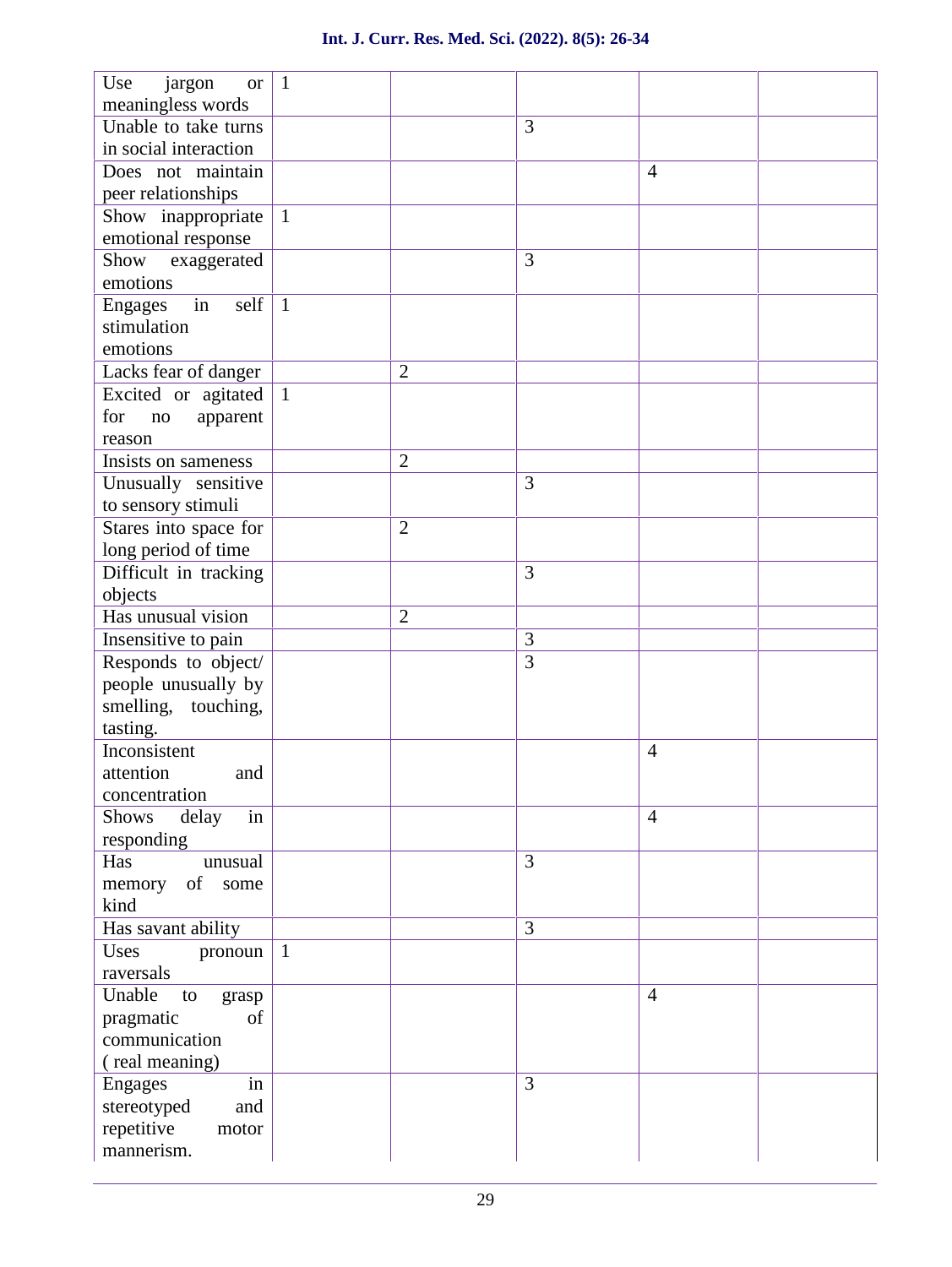| Shows attachment to<br>in animate objects | ◠ |   |   |  |
|-------------------------------------------|---|---|---|--|
| <b>Shows</b>                              |   |   |   |  |
| hyperactivity/                            |   |   |   |  |
| restlessness                              |   |   |   |  |
| Exhibits aggressive                       |   |   | 4 |  |
| behaviour                                 |   |   |   |  |
| Throws temper                             |   | 3 |   |  |
| tantrum                                   |   |   |   |  |
| Engages in self                           |   | 3 |   |  |
| injurious behaviour                       |   |   |   |  |

| <b>Classification</b> | No autism | <b>Mild</b> | <b>Moderate</b> | <b>Severe</b> |
|-----------------------|-----------|-------------|-----------------|---------------|
|                       | <70       | 70 to 106   | 107 to 153      | >153          |
| Total                 |           |             |                 |               |

#### **Treatment:**

| S.no | <b>Medicine</b>  | <b>Dose</b>               | Anupanam       |
|------|------------------|---------------------------|----------------|
|      | Mantha thylam    | 5 drops – Bds / Hot water |                |
|      | (Internal)       | after food                |                |
|      | Pugai (External) | 5 minutes                 | $\blacksquare$ |

## **Mantha thylam ( Internal medicine):**

#### **Ingredients**

- ) Murungai Pattai (Moringo tinctoria)<br>
) Vasambu( Acorus calamus)<br>
) Vellulli( Allium sativum)
- Vasambu( Acorus calamus)
- (*Vellulli* (Allium sativum)<br>(*Sesame oil* (*Sesamum ind*
- Sesame oil ( Sesamum indicum)

#### **Pugai (External therapy):**

- Turmeric ( Curcuma longum)
- 
- Thippili( Piper longum)
- Sambrani( Styrax benzoin)
- (*Milagu*( Piper nigrum)<br>
(*Thippili* ( Piper longum<br>
(*Sambrani* ( Styrax benze<br>
(*Camphor* ( Borneo Can<br>
(*Kuppaimeni juice* ( Aca Camphor ( Borneo Camphor)
- Kuppaimeni juice ( Acalypha indica)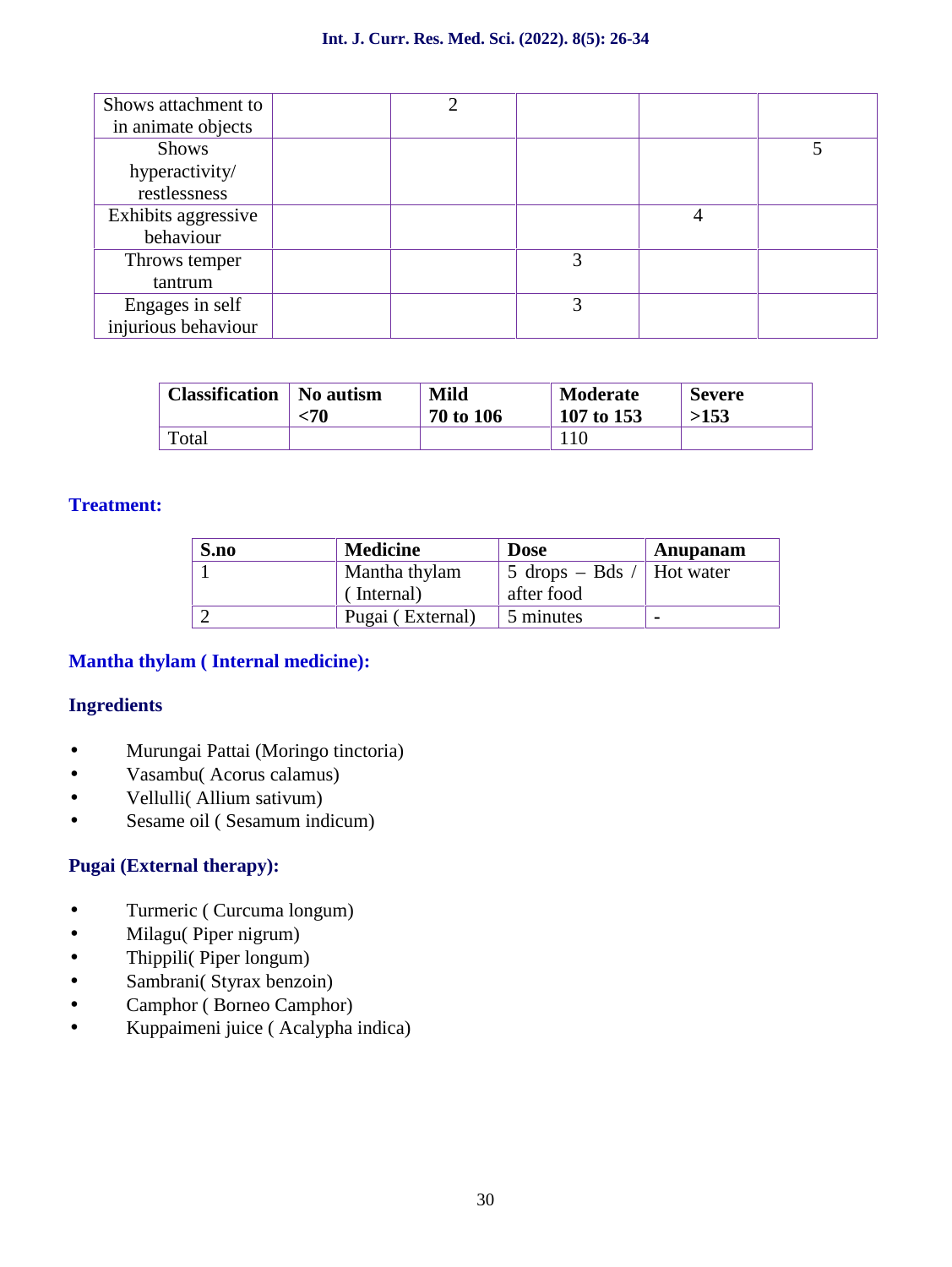## **After treatment Scoring:**

| <b>Items</b>          | Rarely 20%<br>Score 1 | <b>Sometimes</b><br>$21 - 40\%$ | Frequent<br>41-60% | <b>Mostly</b><br>61-80% | <b>Always</b><br>81-100% |
|-----------------------|-----------------------|---------------------------------|--------------------|-------------------------|--------------------------|
|                       |                       | Score 2                         | Score 3            | Score 4                 | Score 5                  |
| Has poor eye          | $\mathbf{1}$          |                                 |                    |                         |                          |
| contact               |                       |                                 |                    |                         |                          |
| Lack social smile     |                       | $\overline{2}$                  |                    |                         |                          |
| Remains aloof         |                       |                                 | 3                  |                         |                          |
| Does not reach out    |                       | $\overline{2}$                  |                    |                         |                          |
| to others             |                       |                                 |                    |                         |                          |
| Unable to relate to   |                       |                                 | 3                  |                         |                          |
| people                |                       |                                 |                    |                         |                          |
| Unable to respond to  |                       | $\overline{2}$                  |                    |                         |                          |
| social/environmental  |                       |                                 |                    |                         |                          |
| cause                 |                       |                                 |                    |                         |                          |
| Engages in solitary   |                       | $\overline{2}$                  |                    |                         |                          |
| and repetitive play   |                       |                                 |                    |                         |                          |
| activities            |                       |                                 |                    |                         |                          |
| Acquired speech and   |                       |                                 |                    |                         | 5                        |
| lost it               |                       |                                 |                    |                         |                          |
| Has difficulty in     |                       |                                 | 3                  |                         |                          |
| using non-verbal      |                       |                                 |                    |                         |                          |
| language or gesture   |                       |                                 |                    |                         |                          |
| to communicate.       |                       |                                 |                    |                         |                          |
| Engages in echolalic  |                       | $\overline{2}$                  |                    |                         |                          |
| speech                |                       |                                 |                    |                         |                          |
| Produces infantile    |                       | $\overline{2}$                  |                    |                         |                          |
| squeals unusual       |                       |                                 |                    |                         |                          |
| noises                |                       |                                 |                    |                         |                          |
| Unable to initiate or |                       | $\overline{2}$                  |                    |                         |                          |
| sustain conversation  |                       |                                 |                    |                         |                          |
| with others.          |                       |                                 |                    |                         |                          |
| Use jargon or         |                       |                                 | 3                  |                         |                          |
| meaningless words     |                       |                                 |                    |                         |                          |
| Unable to take turns  |                       | $\overline{2}$                  |                    |                         |                          |
| in social interaction |                       |                                 |                    |                         |                          |
| Does not maintain     |                       |                                 | $\overline{3}$     |                         |                          |
| peer relationships    |                       |                                 |                    |                         |                          |
| Show inappropriate    | $\mathbf{1}$          |                                 |                    |                         |                          |
| emotional response    |                       |                                 |                    |                         |                          |
| Show exaggerated      |                       | $\overline{2}$                  |                    |                         |                          |
| emotions              |                       |                                 |                    |                         |                          |
| in<br>Engages<br>self |                       | $\overline{2}$                  |                    |                         |                          |
| stimulation           |                       |                                 |                    |                         |                          |
| emotions              |                       |                                 |                    |                         |                          |
| Lacks fear of danger  |                       | $\overline{2}$                  |                    |                         |                          |
|                       |                       |                                 |                    |                         |                          |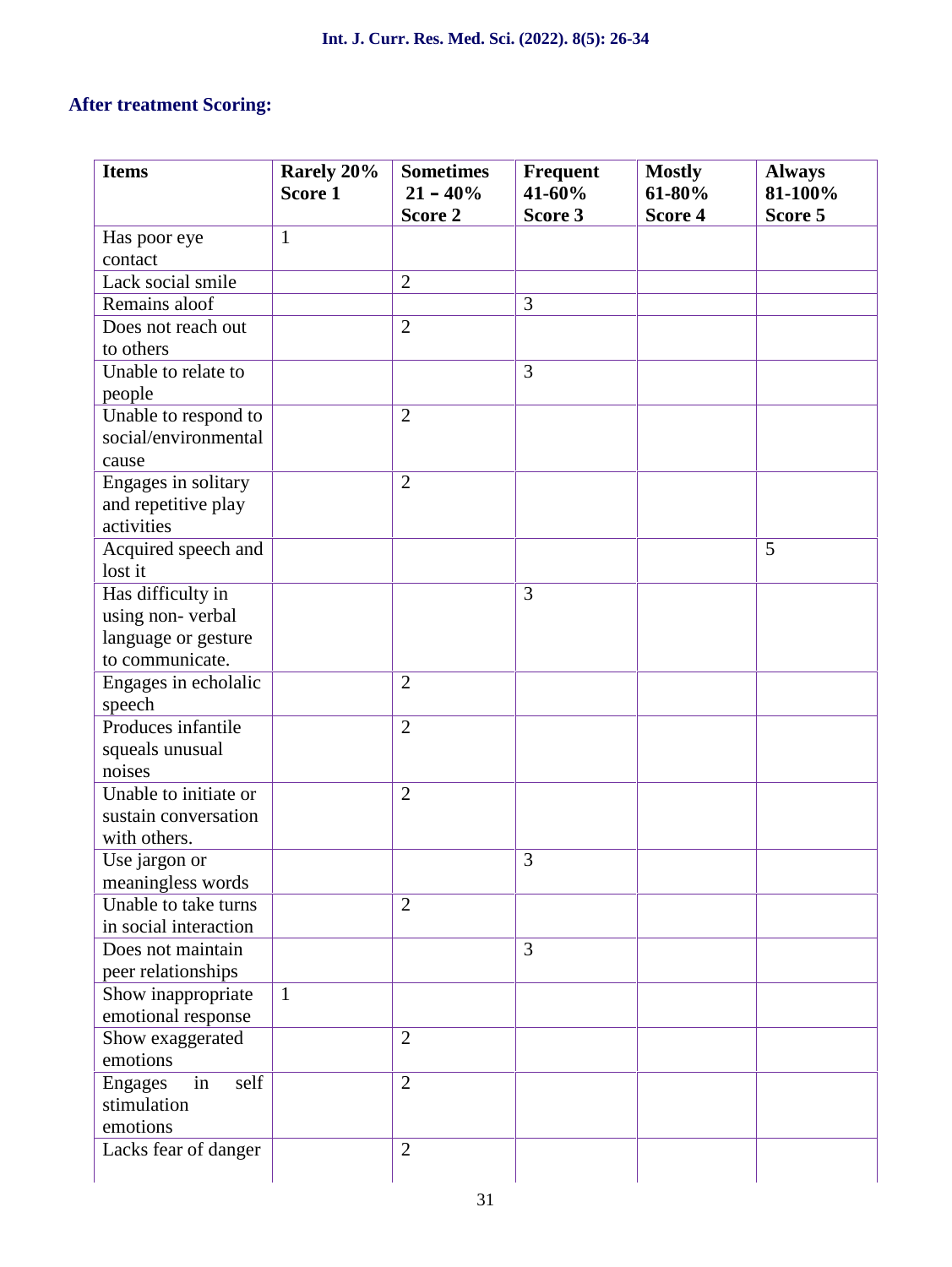| Excited or agitated          |              | $\overline{2}$ |   |  |
|------------------------------|--------------|----------------|---|--|
| for<br>$\rm no$<br>apparent  |              |                |   |  |
| reason                       |              |                |   |  |
| Insists on sameness          | $\mathbf{1}$ |                |   |  |
| Unusually sensitive          | $\mathbf{1}$ |                |   |  |
| to sensory stimuli           |              |                |   |  |
| Stares into space for        |              | $\overline{2}$ |   |  |
| long period of time          |              |                |   |  |
| Difficult in tracking        | $\mathbf{1}$ |                |   |  |
| objects                      |              |                |   |  |
| Has unusual vision           | $\mathbf{1}$ |                |   |  |
| Insensitive to pain          |              | $\overline{2}$ |   |  |
| Responds to object/          |              | $\overline{2}$ |   |  |
| people unusually by          |              |                |   |  |
| smelling, touching,          |              |                |   |  |
| tasting.                     |              |                |   |  |
| Inconsistent                 | $\mathbf{1}$ |                |   |  |
| attention<br>and             |              |                |   |  |
| concentration                |              |                |   |  |
| Shows<br>delay<br>in         |              | $\overline{2}$ |   |  |
| responding                   |              |                |   |  |
| Has<br>unusual               |              | $\overline{2}$ |   |  |
| of some<br>memory            |              |                |   |  |
| kind                         |              |                |   |  |
| Has savant ability           | $\mathbf{1}$ |                |   |  |
| Uses<br>pronoun              |              |                | 3 |  |
| raversals                    |              |                |   |  |
| Unable<br>to<br>grasp        |              | $\overline{2}$ |   |  |
| pragmatic<br>of              |              |                |   |  |
| communication                |              |                |   |  |
| (real meaning)               |              |                |   |  |
| <b>Engages</b><br>in         |              | $\overline{2}$ |   |  |
| stereotyped<br>and           |              |                |   |  |
| repetitive<br>motor          |              |                |   |  |
| mannerism.                   |              |                |   |  |
| Shows attachment to          | $\mathbf{1}$ |                |   |  |
| in animate objects           |              |                |   |  |
| <b>Shows</b>                 |              | $\overline{2}$ |   |  |
| hyperactivity/               |              |                |   |  |
| restlessness                 |              |                |   |  |
| Exhibits aggressive          |              |                | 3 |  |
| behaviour                    |              |                |   |  |
| <b>Throws</b><br>temper      |              | $\overline{2}$ |   |  |
| tantrum                      |              |                |   |  |
| self<br><b>Engages</b><br>in | $\mathbf{1}$ |                |   |  |
| injurious behaviour          |              |                |   |  |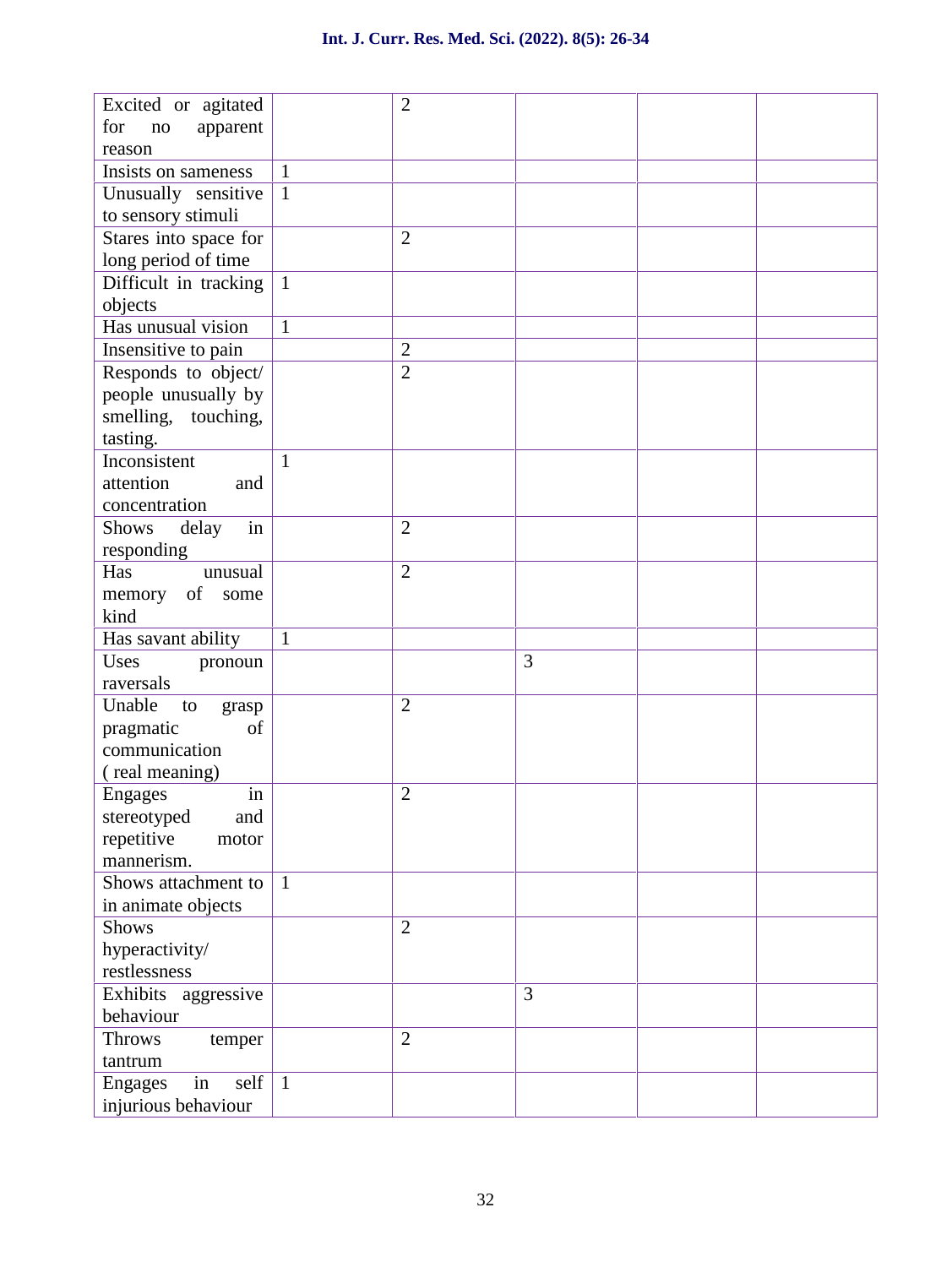| <b>Classification</b> | No autism | <b>Mild</b> | <b>Moderate</b> | <b>Severe</b> |
|-----------------------|-----------|-------------|-----------------|---------------|
|                       | :70       | 70 to 106   | 107 to 153      | >153          |
| Total                 |           | 70          |                 |               |

## **Summary of Case Study**

After the treatment period of one and half months, the results were shown in all the ASD child is

- Improvement in cognitive skills,
- Improvement in eye to eye contact
- Reduction in hyperactivity behaviour.
- Improved in sitting tolerance.
	- Enhancing the mind calming activity.
		- Giving a good sound sleep

 Able to try to reading, writing, drawing and sketching in school.

It also reduced the parents stress

#### **Results**

Patient has got significant improvements in the symptoms, as mentioned in table 1. Betterment in quality of health was evident withgood eye contact while speaking, reduce anger level, repetitive behaviour, baby sit in very quiet manner and obey parents and also doctors comments. And Table 2 shows improvements of results after treatment. Below charts shows before and after treatment results,it explore a new pathway for Autism children using Siddha therapeutic management.



#### **Discussion**

 Siddha medicine various principles of treatments, combination of them will actively Good in ASDdiseases. The effect of Mantha thylam is reduce the patient's hyperactivity, Anger, and repetitive behaviours.Pugai (External therapy) also helps the child for increase eye contact and good sleep.

 $\int$  And comparative to this study paper "The efficacy of Siddha medicine Brahmi Nei with Varma Therapy in Mantha Sanni( Autism spectrum Disorder) in Children- A case report." the study results shows reduce the symptoms were observed in 90 days of study.